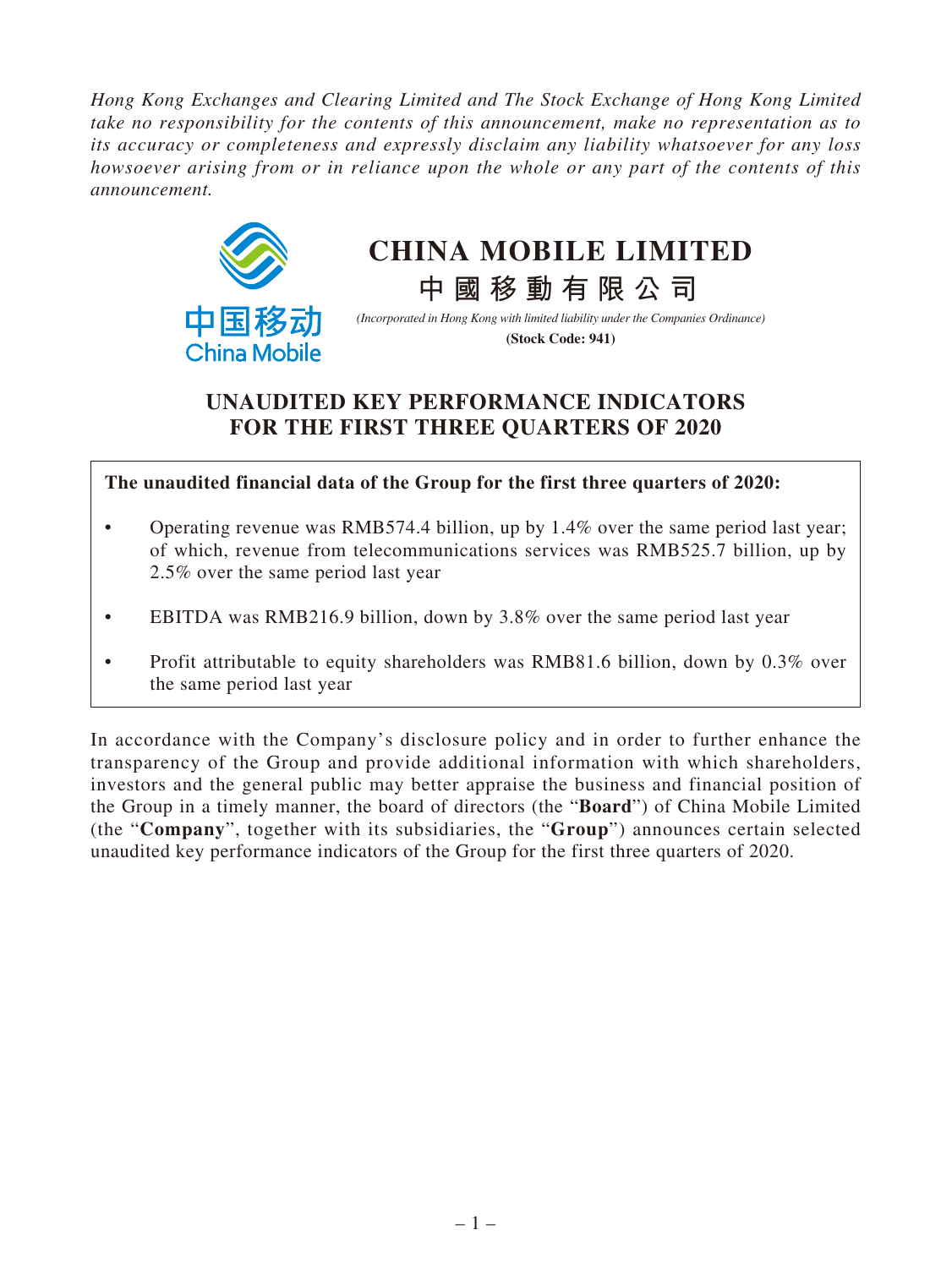### **SELECTED UNAUDITED KEY PERFORMANCE INDICATORS**

### **Financial Data**

|                                                                                                                                                                                                                                                                                                                                                                                                                                                   | For the period from<br>1 January 2020 to<br>30 September 2020 | For the period from<br>1 January 2019 to<br>30 September 2019                                                                          | Change                                                                                                                                  |
|---------------------------------------------------------------------------------------------------------------------------------------------------------------------------------------------------------------------------------------------------------------------------------------------------------------------------------------------------------------------------------------------------------------------------------------------------|---------------------------------------------------------------|----------------------------------------------------------------------------------------------------------------------------------------|-----------------------------------------------------------------------------------------------------------------------------------------|
| <b>Operating Revenue (RMB)</b>                                                                                                                                                                                                                                                                                                                                                                                                                    | 574.4 billion                                                 | 566.7 billion                                                                                                                          | 1.4%                                                                                                                                    |
| Of which, Revenue from<br>Telecommunications Services (RMB)<br>Sales of Products and Others (RMB)                                                                                                                                                                                                                                                                                                                                                 | 525.7 billion<br>48.7 billion                                 | 513.0 billion<br>53.7 billion                                                                                                          | 2.5%<br>$-9.2\%$                                                                                                                        |
| EBITDA (RMB)<br><b>EBITDA</b> Margin                                                                                                                                                                                                                                                                                                                                                                                                              | 216.9 billion<br>$37.8\%$                                     | 225.5 billion                                                                                                                          | $-3.8\%$<br>39.8%                                                                                                                       |
| Profit before Taxation (RMB)<br>Profit Attributable to                                                                                                                                                                                                                                                                                                                                                                                            | 107.8 billion                                                 | 108.2 billion                                                                                                                          | $-0.4%$                                                                                                                                 |
| Equity Shareholders (RMB)<br>Margin of Profit Attributable to                                                                                                                                                                                                                                                                                                                                                                                     | 81.6 billion                                                  | 81.8 billion                                                                                                                           | $-0.3\%$                                                                                                                                |
| <b>Equity Shareholders</b>                                                                                                                                                                                                                                                                                                                                                                                                                        | 14.2%                                                         |                                                                                                                                        | 14.4%                                                                                                                                   |
| <b>Operating Data</b>                                                                                                                                                                                                                                                                                                                                                                                                                             |                                                               |                                                                                                                                        |                                                                                                                                         |
|                                                                                                                                                                                                                                                                                                                                                                                                                                                   |                                                               | As at<br>30 September 2020/<br>For the period from<br>1 January 2020 to<br>30 September 2020                                           | As at<br>30 June 2020/<br>For the period from<br>1 January 2020 to<br>30 June 2020                                                      |
| <b>Mobile Business</b><br><b>Total Customers</b><br>Net Additional Customers *<br>4G Customers<br>5G Package Customers<br>Average Revenue per User per Month (ARPU)<br>(RMB/user/month) *<br>Total Voice Usage (minutes) *<br>Average Minutes of Usage per User per Month (MOU)<br>(minutes/user/month) *<br>Handset Data Traffic (GB) *<br>Average Handset Data Traffic per User per Month (DOU)<br>$(GB/user/month)*$<br>SMS Usage (messages) * |                                                               | 946 million<br>$-4.10$ million<br>770 million<br>114 million<br>48.9<br>2,258.0 billion<br>265<br>65.3 billion<br>9.1<br>713.0 billion | 947 million<br>$-3.54$ million<br>760 million<br>70 million<br>50.3<br>$1,455.7$ billion<br>258<br>41.1 billion<br>8.6<br>476.3 billion |
| <b>Wireline Broadband Business</b><br><b>Total Customers</b>                                                                                                                                                                                                                                                                                                                                                                                      |                                                               | 204 million                                                                                                                            | 197 million                                                                                                                             |
| Net Additional Customers *<br>Average Revenue per User per Month (ARPU)                                                                                                                                                                                                                                                                                                                                                                           |                                                               | 17.17 million                                                                                                                          | 10.08 million                                                                                                                           |
| (RMB/user/month) *                                                                                                                                                                                                                                                                                                                                                                                                                                |                                                               | 32.4                                                                                                                                   | 31.7                                                                                                                                    |

\* *for the relevant reporting period*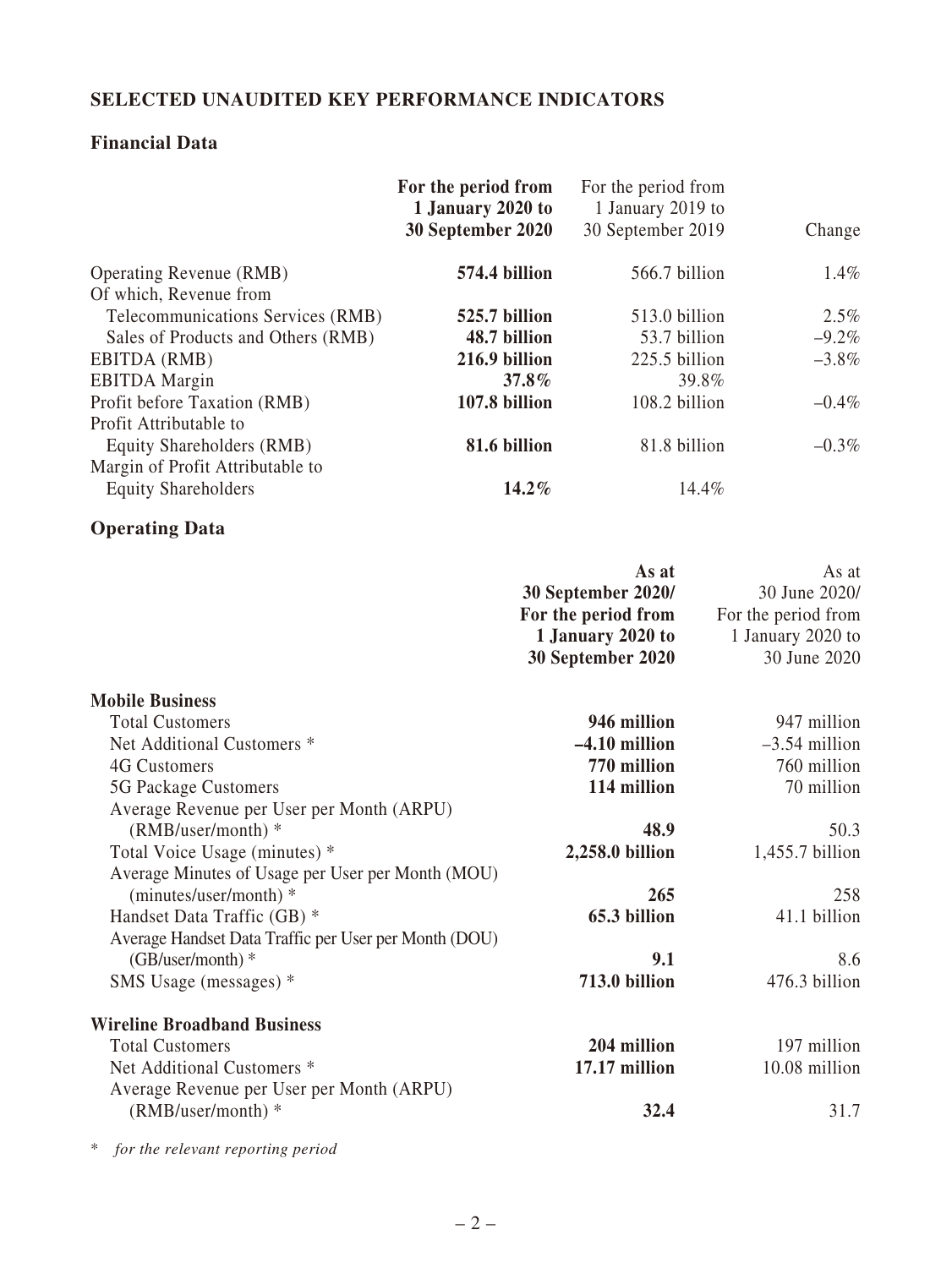In response to industry competition and operating pressure, the Group continued to advance its overarching strategy of becoming a world-class enterprise by building a dynamic "Powerhouse" and grasped the opportunities arising from the digitalization of economy and society. As the Group pursues stable growth and achieves high-quality development, its overall operating performance has maintained stable for the first three quarters of 2020.

The Group's total number of mobile customers was around 946 million as at 30 September 2020. Among them, the total numbers of 4G customers and 5G package customers were 770 million and 114 million respectively. During the first three quarters of the year, handset data traffic increased by 35.0% year-on-year to 65.3 billion GB with handset data DOU reaching 9.1GB. Total voice usage dropped by 7.1% year-on-year to 2,258.0 billion minutes, showing a further reduced rate of decline. Total SMS usage rose by 15.5% year-on-year to 713.0 billion messages and maintained favourable growth. Mobile ARPU continued to demonstrate a flattened rate of decline, dropping by 2.6% year-on-year to RMB48.9 for the first three quarters of the year.

As at 30 September 2020, the Group's total number of wireline broadband customers was 204 million, with a net increase of 17.17 million for the first three quarters of the year. Wireline broadband ARPU amounted to RMB32.4.

The Group's operating revenue increased by 1.4% year-on-year to RMB574.4 billion for the first three quarters of 2020. Of which, revenue from telecommunications services grew by 2.5% year-on-year to RMB525.7 billion whereas that from the sales of products and others declined by 9.2% year-on-year to RMB48.7 billion. The Group will continue to put in an all-out effort to implement the "5G+" plan, further promote scale-based and value-oriented operations and foster the all-round development of CHBN markets, thereby maintaining growth in telecommunications services revenue for the full-year of 2020.

The Group's profit attributable to equity shareholders fell slightly by 0.3% year-on-year to RMB81.6 billion for the first three quarters of 2020. Margin of profit attributable to equity shareholders was 14.2% with ongoing industry-leading profitability. EBITDA reduced by 3.8% year-on-year to RMB216.9 billion. Buoyed by recovery growth in revenue and good cost control, profit attributable to equity shareholders for the single third quarter achieved positive growth year-on-year. Facing the challenges resulting from increasing costs incurred by 5G operations and maintenance and business transformation, the Group will allocate resources by adhering to the principle of ensuring a sufficient budget for areas essential to promote growth, while reducing and controlling expenses on certain selected areas. In addition, it will take further measures to reduce costs and enhance efficiency, alongside efforts to maintain good profitability. The Group will maintain stable profit attributable to equity shareholders for the full-year of 2020, continuously creating value for investors.

The Board wishes to remind investors that the above performance indicators are based on the Group's unaudited management accounts. Investors are cautioned not to unduly rely on such data.